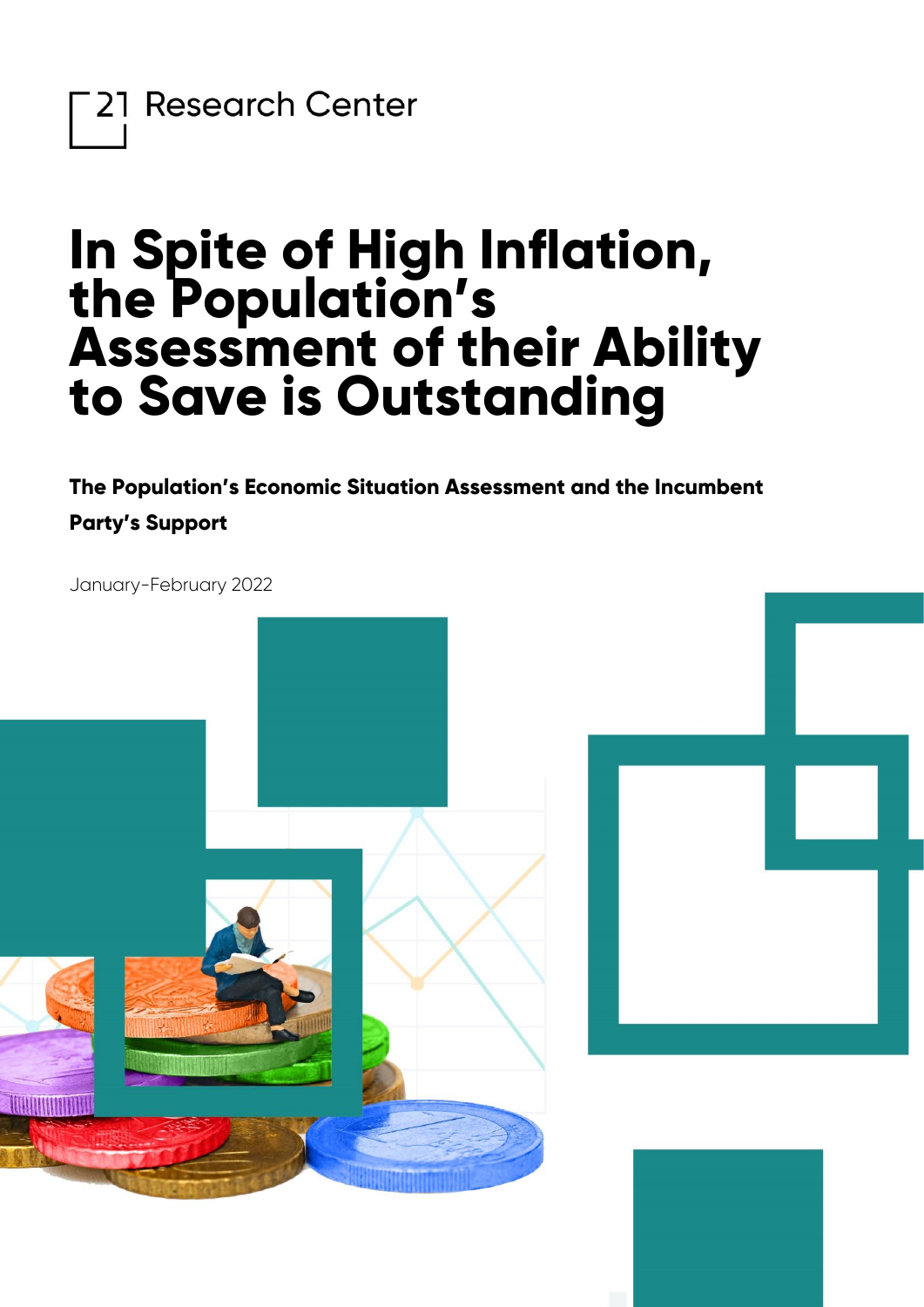**The support of Fidesz-KDNP seems undiminished in the run-up to the elections. The consumer confidence index in February has shown an improving trend for the third month in a row. Inflation expectations are approaching the level measured in October 2021, but the population's assessment of its own ability to save in the future has reached its highest level since the beginning of these measurements - 1993. Analysis by 21 Research Center.**

## **Executive Summary**

In March 2021, 21 Research Center published its [monthly analysis](https://21kutatokozpont.hu/wp-content/uploads/2021/03/bizalmi_21marc.pdf) examining the relationship between the population's economic expectations, certain important financial changes affecting the country's financial and social situation, and the support of the respective incumbent parties.

In January and February 2022, the [GKI consumer confidence index](https://www.gki.hu/language/hu/2021/12/20/decemberben-az-uzleti-szfera-nagyon-pesszimistan-tekintett-a-magyar-gazdasag-jovojere-de-a-fogyasztok-bizakodobba-valtak/) - an indicator of the expected development of the financial situation of households, the country's economic and unemployment situation, and the perceived savings capacities slightly improved compared to December last year, equaling the values measured in July 2021. Meanwhile, support for the ruling party began to slowly increase in the run-up to the elections.

## **The government's give-away was effective**

Inflation expectations are slightly eased in comparison with those observed in December and January, however, they still score high. The economic situation assessment of the population improved, moving from the values measured in January (-2) positively (+1.7). This could be due to the [reimbursement of personal income](https://www.portfolio.hu/gazdasag/20220215/szja-visszaterites-figyelmeztetest-adott-ki-a-nav-526899)  [tax,](https://www.portfolio.hu/gazdasag/20220215/szja-visszaterites-figyelmeztetest-adott-ki-a-nav-526899) the [13th month pension,](https://www.portfolio.hu/gazdasag/20220213/sulyos-igazsag-derult-ki-a-magyar-nyugdijakrol-526487) the price cap on [petrol](https://www.portfolio.hu/gazdasag/20220303/a-benzinarstop-csapdaja-rendkivul-kenyes-helyzetben-a-kormany-530703) and [foodstuff,](https://www.portfolio.hu/gazdasag/20220114/megjott-a-rendelet-az-elelmiszerar-stoprol-igy-csokken-a-6-termek-ara-521238) and the [other](https://index.hu/belfold/2022/01/01/valtozasok-2022-januar-1/)  [economic benefits](https://index.hu/belfold/2022/01/01/valtozasok-2022-januar-1/) introduced by the government in December.

The population's economic situation assessment remained practically unchanged in January and February (-28 and -28.1). The assessment of unemployment has deteriorated compared to January (-20, as opposed to -26.2), which may be the result of a [seasonal effect and a disruption in global supply chains caused by the](https://www.portfolio.hu/gazdasag/20220225/visszaesik-a-kozfoglalkoztatas-no-a-munkanelkuliseg-mi-tortenik-magyarorszagon-529001)  [Covid-19 pandemic,](https://www.portfolio.hu/gazdasag/20220225/visszaesik-a-kozfoglalkoztatas-no-a-munkanelkuliseg-mi-tortenik-magyarorszagon-529001) which could lead to a decline in employment rates in the longer run. The assessment of one's saving capacity has shown an improving trend since May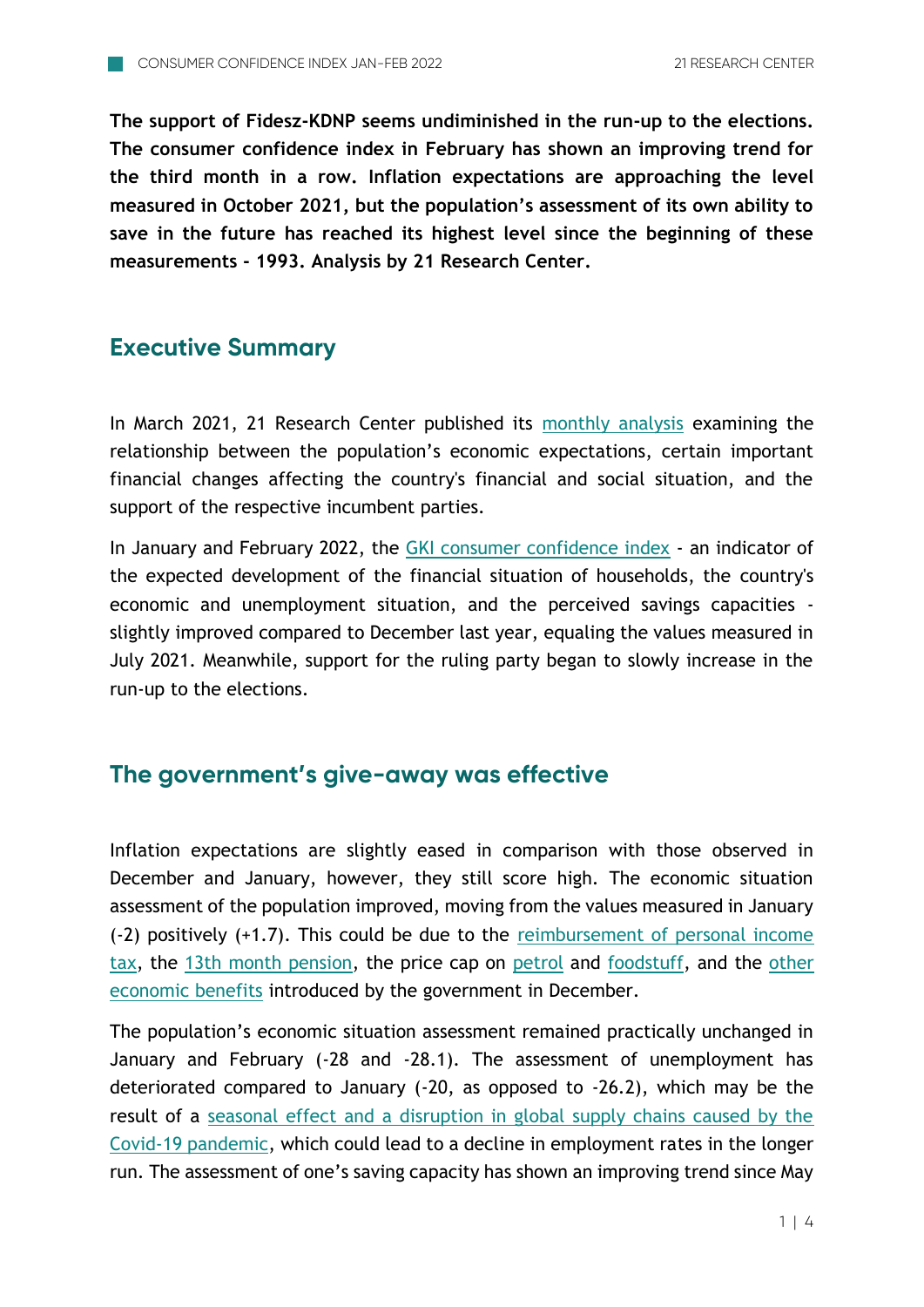- albeit with small fluctuations. The February value (15.7) is the highest this indicator has ever produced. The reason for this may be that the government, by keeping household energy prices artificially low, and introducing price caps on petrol and foodstuff, gives the population the feeling that the economic benefits will continue - thereby living up to their election promises.

## **The support of Fidesz-KDNP is on the rise**



According to Závecz Research, the incumbent party is at its highest level of support among the whole population in the period under review (39%), while among party voters it is approaching the values observed in September 2020 (49%). This upward trend can be attributed to the approaching elections, as support for the ruling party begins to rise predictably every four years with the parliamentary elections approaching. 21 Research Center has illustrated this trend in its study titled [The](https://21kutatokozpont.hu/wp-content/uploads/2020/06/Fidesz_titok_21_Kutat%C3%B3k%C3%B6zpont_tanulm%C3%A1ny.pdf)  [Fidesz Secret. Economic Voting in Hungary.](https://21kutatokozpont.hu/wp-content/uploads/2020/06/Fidesz_titok_21_Kutat%C3%B3k%C3%B6zpont_tanulm%C3%A1ny.pdf)